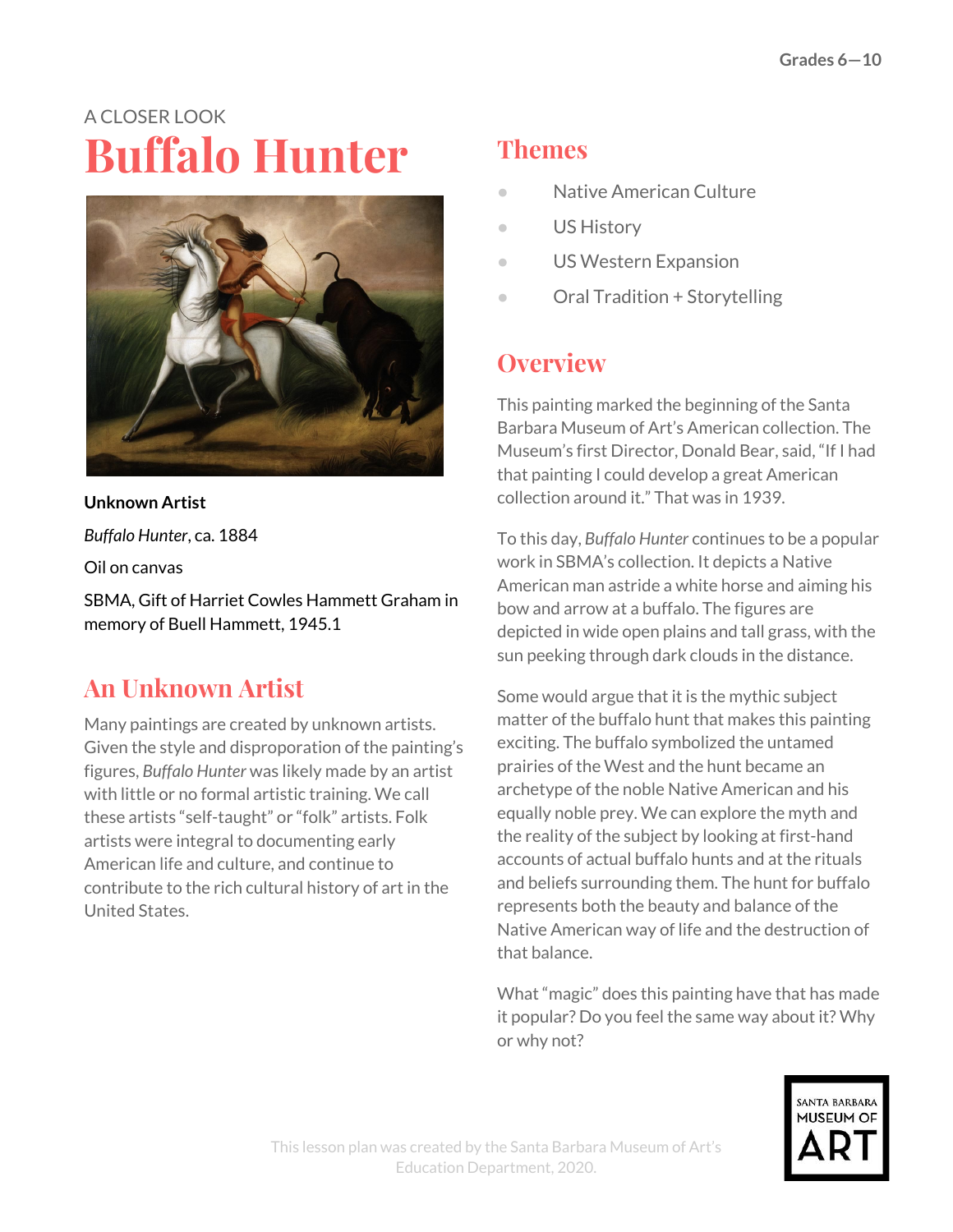## **Compare and Contrast**

Look closely at the buffalo in the painting and describe it using sensory details. When you have finished, read the description below. How does your description compare with that of writer Washington Irving? Could his description apply to the buffalo in the painting? Why or why not?

*There is a mixture of the awful and the comic in the look of these huge animals… the end (of their tail) whisking about in a fierce yet whimsicalstyle, and their eyes glaring venomously with an expression of fright and fury…of all animals a buffalo, when close pressed by the hunter, has an aspect the most diabolical. He is a perfect picture of mingled rage and terror.*

- Washington Irving*, A Tour of the Prairies,* 1835

#### **Oral Tradition + Storytelling**

Storytelling is the traditional way knowledge has been passed down through generations of Native Americans. It is a way of describing both the world and the way to live in it. The buffalo hunt had tremendous significance in the lives of Native Americans and was the subject of many such stories. As one first-hand account said, *"It was an event for which every Sioux boy eagerly waited. To ride side by side with the best hunters of the tribe, to hear the terrible noise of the great herds asthey ran, and then to help bring home the kill wasthe most thrilling day of any Indian boy'slife."*

Using the painting *Buffalo Hunter* as inspiration, imagine you are the hunter. Tell the story of the hunt, using details to make the day come alive.

#### **Activity: Songs + Poetry**

Native American priests or shamans often recited rhythmic poems or songs asking for a favorable hunt or giving thanks for a successful hunt. The following is an example of such a ceremonial song from the Pima, designed to bring success when heading out on a deer hunt.

Note that it is sung from the deer's perspective, not the hunter's. It is as if the deer is telling the story of his own death; the desire and intention of the hunter.

#### **Atthe Time of the White Dawn**

At the Time of the White Dawn At the Time of the White Dawn, I arose and went away, At Blue Nightfall I went away. I ate the thornapple leaves And the leaves made me dizzy, I drank thornapple flowers And the drink made me stagger. The hunter, Bow-remaining. He overtook and killed me, Cut and threw my horns away. The hunter, Reed-remaining. He overtook and killed me, Cut and threw my feet away. Now the flies become crazy And they drop with flapping wings The drunken butterflies sit With opening and shutting wings.

Write a similar ceremonial song from the point of view of the buffalo. Try to use the same patterns used in the example: repetition of words, phrases, and sounds.